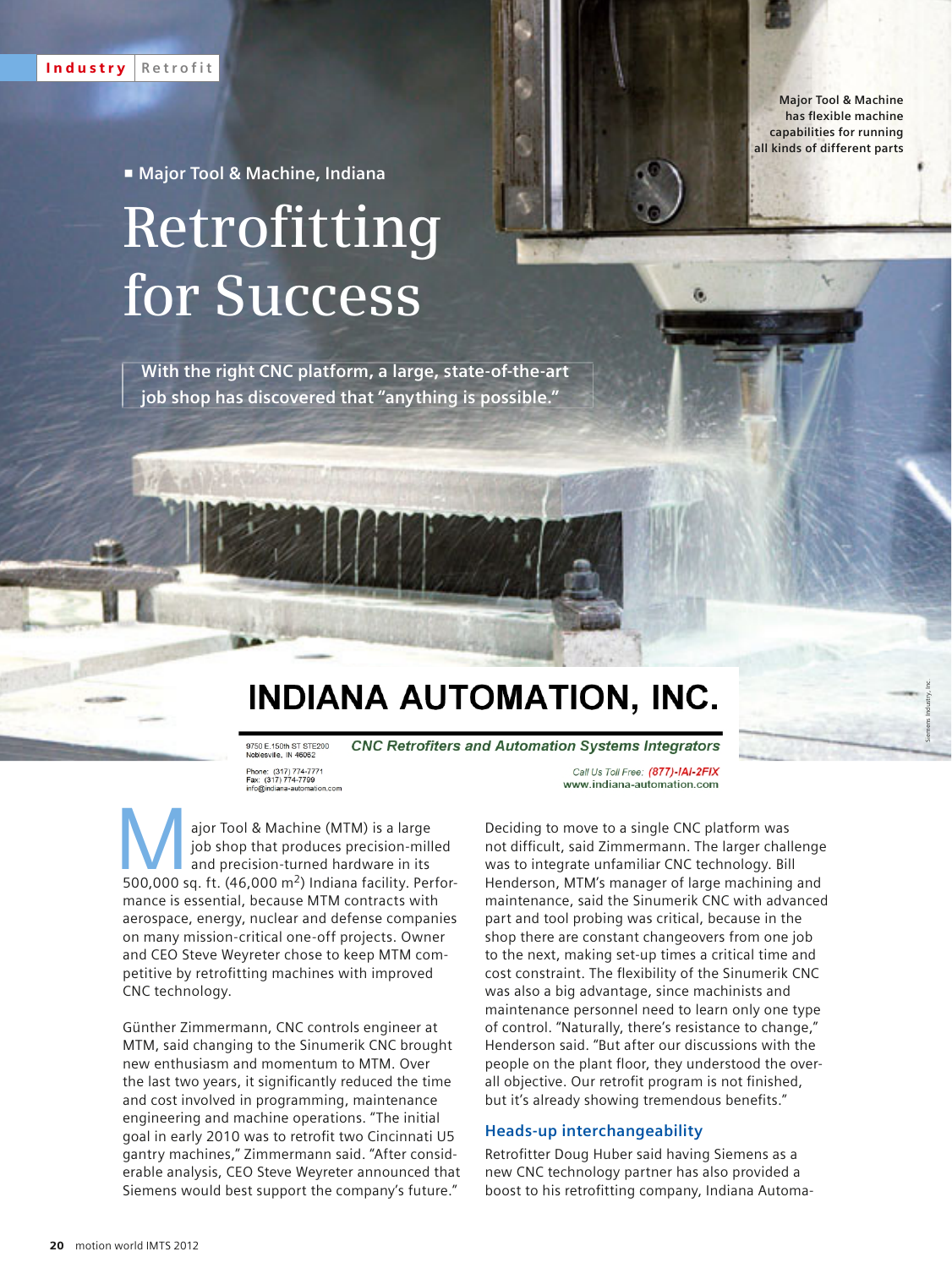tion. "Indiana Automation has increasingly retrofit using Sinumerik controls in recent years," Huber said. "On a retrofit, we always try to exceed what the original machine could do, and that's just kind of inherent when you put on a Sinumerik 840D sl. Major Tool's first retrofits were the Cincinnati U5 machines. The processing power of the control is so much better that it just whips through the blocks faster. So right off, cycle time is a major performance enhancement."

Huber also said that as his firm finished retrofitting the first three giant machines, employees saw that the machines were not just more efficient now, but that they performed as very different machines. "On many of the U5 machines, the axes come off with the heads," Huber said, "and we rebuilt these machines to accept any one of three different heads. One of Major Tool's key strategies is to have flexible machine capabilities, so that they can run all kinds of different parts. They have straight heads for serious metal cutting, and contour heads for five-axis and finesse work. They have  $90^\circ$  heads for more flexibility and durability than a contour head offers. And they wanted to interchange all of these heads to automatically go pick up a head out of the shuttle and, on the fly, reconfigure the axes and the zero positions."

The interchangeable head strategy was a challenge because the machines were not originally capable of sharing heads. But with support from Siemens, the strategy has been successfully implemented, including the ability to interchange rotary tables as well as heads. "Each head or rotary table has a configuration file with all the settings and compensations that travels with it from machine to machine," said Huber. "So now when you mount that head,

the configuration file goes with it and it's all set up for you. MTM's ability to smoothly transition to a more advanced CNC is largely due to the HMI's ease of use," said Huber. "The Sinumerik Operate graphical user interface is a huge help to us and to Major Tool. The HMI helps make better parts. It didn't take long for the operators to fall in love with it."

## **Leveraging the machinist's skills**

"I had never used a Sinumerik control before," said MTM machinist Mike Burthay. "I have extensive knowledge of G-code and CNC controls, and I would say the Sinumerik 840D sl with the Sinumerik Operate interface is the easiest one I've ever run." Burthay mentioned several ways that the Sinumerik Operate interface has made his life easier. "There's not as much G-code," he said. "The control does it all for you as long as you put in the parameters for size, length and width. Once you're in Job Mode, there's a screen where you can tool change or jog the machine around to certain positions, or turn the spindle on, or turn the coolant on — anything that traditionally required G-code. So now you can push a 'Cycle Stop' button to pause the machine, enter a change such as turning coolant on and then restart the program.

"Another function I love is Block Search, which allows me to start or restart right in the middle of a program. Say you're finishing a pocket and you have to run the tool two or three times to get a tight tolerance. I can enter in a line number and hit 'Block Search,' and the control picks up every line before that and restarts the spindle and everything for you." Burthay said the Sinumerik control enables him to program parts right on the machine, using a simple yet robust program called ShopMill.

»The Sinumerik Operate interface is a huge help to us. It didn't take long for the operators to fall in love with it.«

**Doug Huber, Vice-President, Indiana Automation**

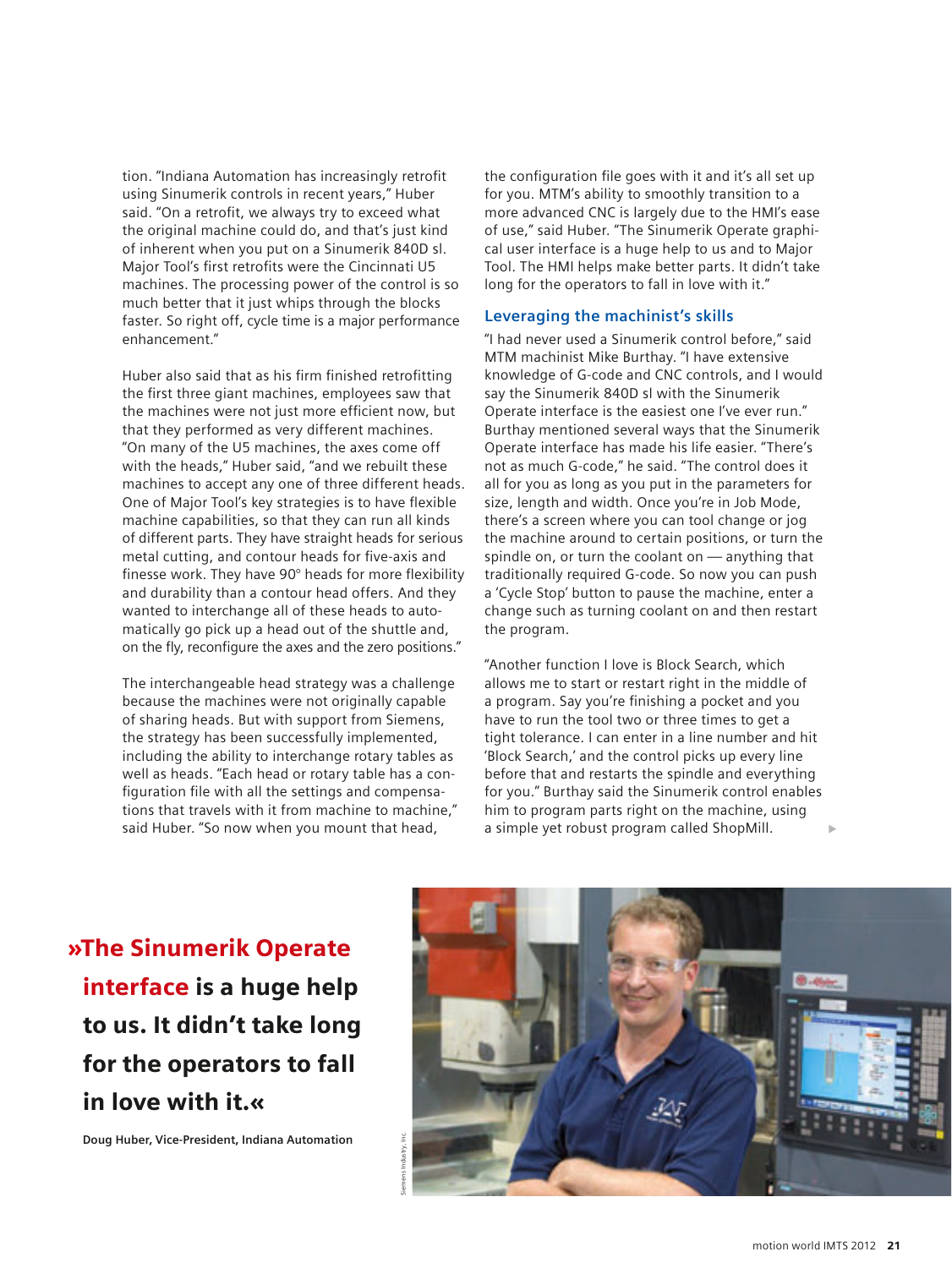

 $\triangleright$  "Say I want to drill a hole 2 inches (5 cm) deep. I open ShopMill, pick my tool and tell it the depth these steps are all interactive on the screen. It even shows me 3-D motion images of the tool path and confirms the drill going down as expected into the part. So I hit 'Go' and it puts a drill cycle into the program for me."

# **Programmed for collaborative growth**

Lead programmer Tim Hayden conducted all the processor set-ups for the newly retrofitted machines. Hayden said integrating the Sinumerik CNC was an empowering experience that he had not expected, since he had not used Sinumerik controls before. "Now, when I look at the Sinumerik control, I think, man, it would have been so much better to have had it all along," Hayden said, "because the other control I've been using is just a lot more cryptic. The Sinumerik control with the Sinumerik Operate interface is more powerful for writing macros and the language seems modern, whereas the other control seems like it is still based on an old Fortrantype language."

"We do a lot of work on compound angles," Hayden said, "and with the Sinumerik Frames function, you can scale and rotate your coordinate system on the control — just plug it in with your work offsets. On the other control you've got to enter G-code. You can't just plug it into your work offsets like you can with the Sinumerik control." Hayden said that although the Sinumerik Operate graphical user interface enables him to enter G-code, the intuitive design and evolved capabilities of the HMI eliminated the need for G-code entry.

Another example of this HMI evolution is in the area of data management. "When we post a program, we no longer have to use a G-code-based MDI," Hayden said. "We no longer need to type in 'T=' and enter a nine-digit number and then enter 'M6' to make a tool change. With the Operate HMI, you pick your tool

#### Sinumerik at MTM

- $\blacktriangleright$  Sinumerik has reduced programming time and costs, and allows endless possibilities.
- $\blacktriangleright$  Because of its processing power, the Sinumerik 840D sl is used to retrofit five-axis machines.
- $\blacktriangleright$  The Sinumerik Operate graphical user interface makes the control easy to use, even for users without experience.

off a screen and hit 'Cycle Start.' It's just as easy to program going to a position. Instead of typing G0X0Y0Z0 into the MDI, you open the Sinumerik Operate interface, click on 'Position,' then click how you want to wrap it, and then just type the numbers into those fields. So it's a lot more user-friendly."

Hayden said the Siemens CNC platform supports greater collaboration at MTM between him and the machinists, and increases performance and efficiency. He said shorter set-up times and greater operator freedom are making a significant difference. "One of our production bottlenecks has been programming," Hayden said. "The machinists who run our machines are professionals — they're not button pushers — and with the Sinumerik Operate interface, they can control and program certain parts right on their machines, while we programmers work on the more complex projects."

"Siemens was the best fit," Hayden said. "Siemens' CNC is set up as an open control, and with that kind of flexibility, it seems anything is possible." $\square$ 

**info contact www.usa.siemens.com/cnc4you john.meyer@siemens.com**